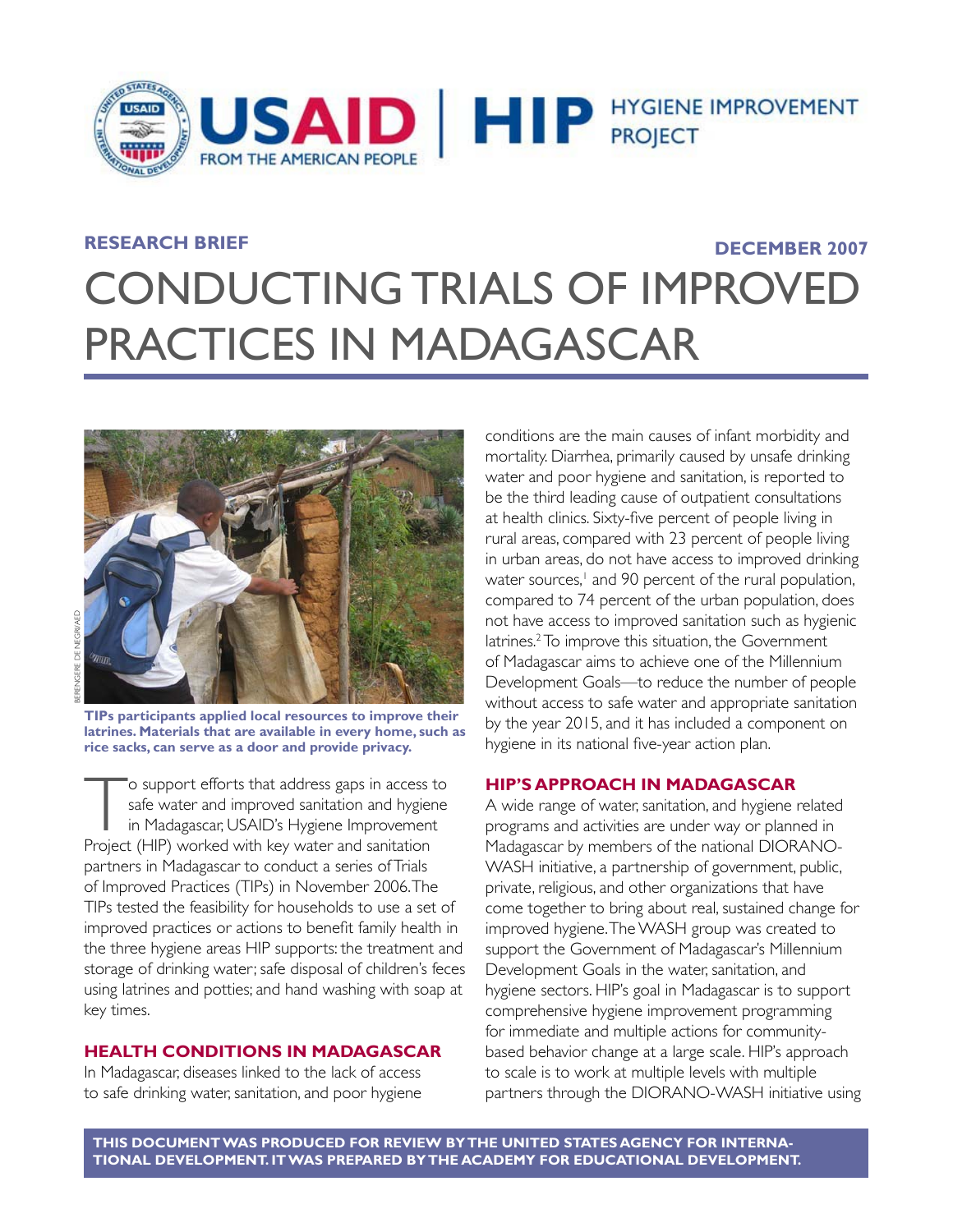a comprehensive behavior change strategy. The TIPs were therefore an integral part of HIP's contribution to develop a national hygiene improvement behavior change strategy and action plan.

## **INTRODUCTION TO TRIALS OF IMPROVED PRACTICES**

HIP used Trials of Improved Practices to explore the extent to which some 100 families in four regions— Amoron'i Mania, Analamanga, Atsinanana, and Haute Matsiatra—where HIP has a presence in Madagascar could implement "small doable actions" (petites actions faisables importantes, or PAFIs, as they are known in French) associated with the three hygiene behaviors treatment and storage of drinking water, safe disposal of feces, and hand washing—within their households. The PAFIs designed for this research were meant to help communities to easily adopt new water, sanitation, and hygiene related behaviors, so the TIPs tested whether or not the PAFIs could in fact be easily adopted by families or if they needed modification before they would be adopted. The results from this research helped HIP's program managers develop behavior change strategies and refine HIP's promotional approach for effective behavior change to reduce diarrheal disease prevalence among children, especially children under the age of five.

HIP trained researchers from local partner organizations on how to conduct the TIPs, collect data, and analyze the results. The researchers worked in areas they were familiar with, where they then invited households to participate in the TIPs, and subsequently observed small doable actions related to water treatment, sanitation, or hand washing. Depending on the behavior or method used in the test household, a researcher negotiated a simple set of practices to follow related to that behavior.

Water-related PAFIs addressed different household water treatment methods including boiling, solar disinfection, chlorination, and filtration, as well as the storage of water to prevent recontamination after treatment. The Biosand filter option was tested in only one region (Antsinanana) in both peri-urban and rural households. Sanitation PAFIs focused on the disposal of children's feces, proper use of latrines, and latrine maintenance. Hand washing PAFIs covered the five key times for hand washing (after defecating, before preparing food, before eating, after cleaning child's feces, and before feeding a child), hand washing materials and



**Two interviews were conducted at each participating household. During the second interview, researchers observed the negotiated trial practice and recorded the family's perceptions.**

process, and the construction of "tippy taps" (a closed container with a spigot or opening that provides a slow, steady stream of water for washing/rinsing) to encourage hand washing.

## **TRIALS OF IMPROVED PRACTICES METHODOLOGY: FIELD WORK, NEGOTIATION, AND ANALYSIS**

The TIPs methodology was developed by the Manoff Group and evolved out of commercial marketing and anthropology research methods. The technique of TIPs combines the advertising-design approach of concept testing (Market Navigation, Inc.) with product testing in order to modify the practice or "product" before it is ever introduced into the market, based on feedback from a small sample whose members actually try using the product in their daily lives. Through TIPs, planners learned from families, providers, or communities what practices the program should promote, eliminate, or modify; what are the most effective motivations and most significant barriers to adopting new practices; what level of change in particular behaviors the program can expect; and in some cases, what level of health impact the program can expect. In many cases, trials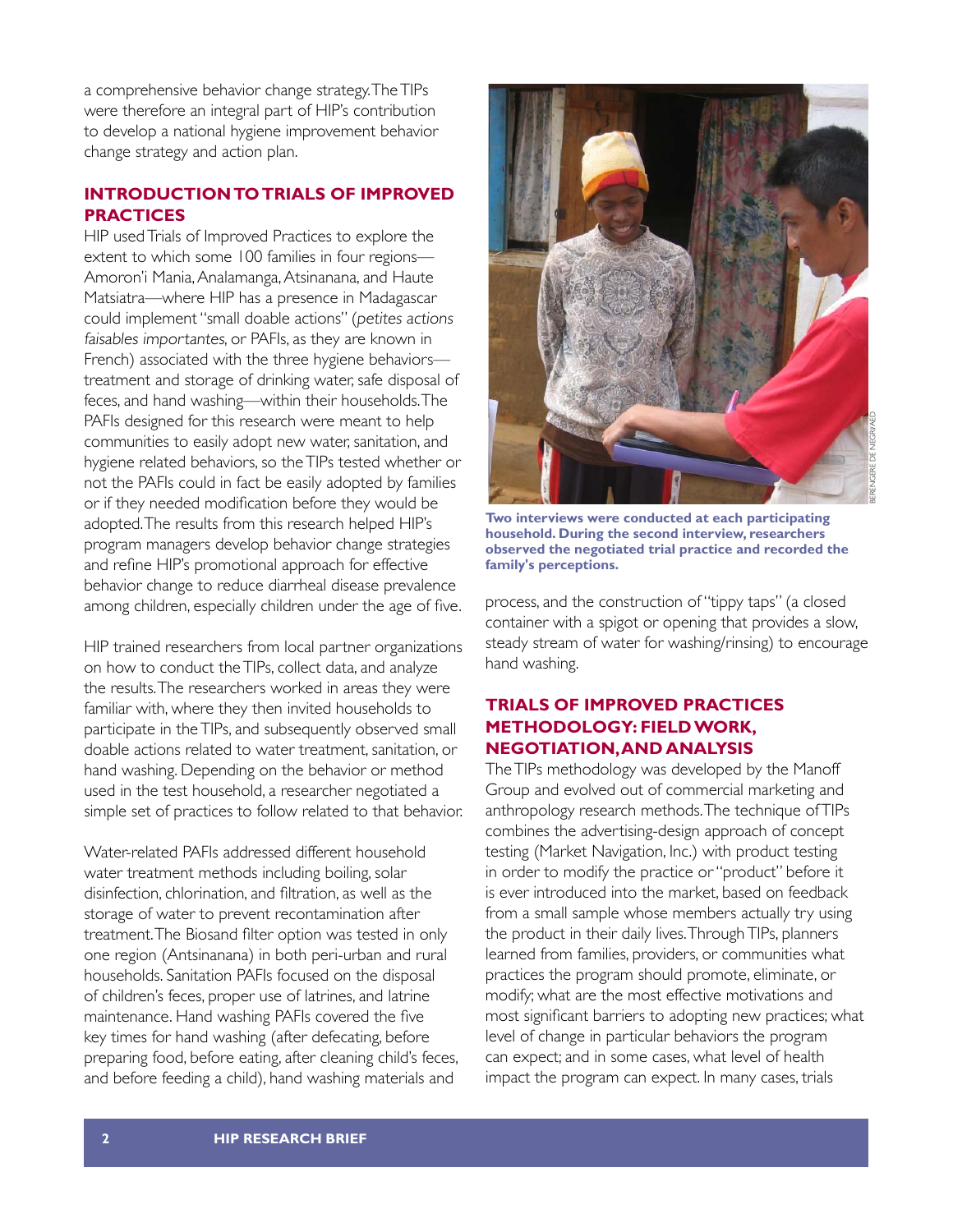are the only reasonable way, other than learning from program failures, to gauge the acceptability of a practice or product and the best ways of promoting it. Trials are the best way to anticipate and prevent problems in acceptance and proper use.<sup>3</sup>

HIP aimed for an overall sample size of 100 to 120 households in order to recruit at least five households per site at the peri-urban and rural locations for the TIPs and have sufficient information to detect patterns in behavior. Households that agreed to participate tried one of the practices and/or technologies for a given behavior. HIP worked to have a minimum of five households try out improved hand washing practices, 20 households try out point-of-use water disinfection practices (five households per technology), and five households try out sanitation practices. At no point did any households try out more than one practice or technology in the trial behavior, and only one behavior was tested per household.

Two interviews were conducted at each household. During the first interview researchers negotiated the recruitment of participant households, obtained the family's agreement to try out the practices, and reached an agreement on the behavior to try. The second interview took place at the end of the 7-10 day trial period and discussed the family's perception about the trial and recorded the results. All of the participating households included children under two years of age.

Recruitment interviews for TIPs addressed the following topics:

- willingness to be interviewed and participate in a week-long trial;
- assessment of current practices (self-reported and observed);
- counseling on recommended good practices to be tried during TIPs and a discussion of those current practices needing improvement;
- discussion and negotiation of trial practices, including the families' suggestions;
- agreement on trial practice;
- discussion of how to carry out trial practice,

**PAFIs are not limited in number and method and are created or modified when appropriate to facilitate a behavior that will reduce infections or diseases.** 



to potable water in the fields unless they brought it themselves in a container or bottle (which HIP found

scheduling of the follow-up interview.

reiteration of the agreement; and

The follow up interviews addressed the following topics:

- observation of the negotiated trial practice;
- discussion on the level of difficulties of practicing the trial practice;
- discussion on who carried out the practice and who may have helped; and
- suggestions coming from the households on how to facilitate adoption and sustain the use of improved practices.

## **POINT-OF-USE WATER TREATMENT AND**

## **Solar disinfection of water or SODIS relies on the availability of both sunshine and PET-type bottles but is otherwise considered an easy-to-use water treatment method.**

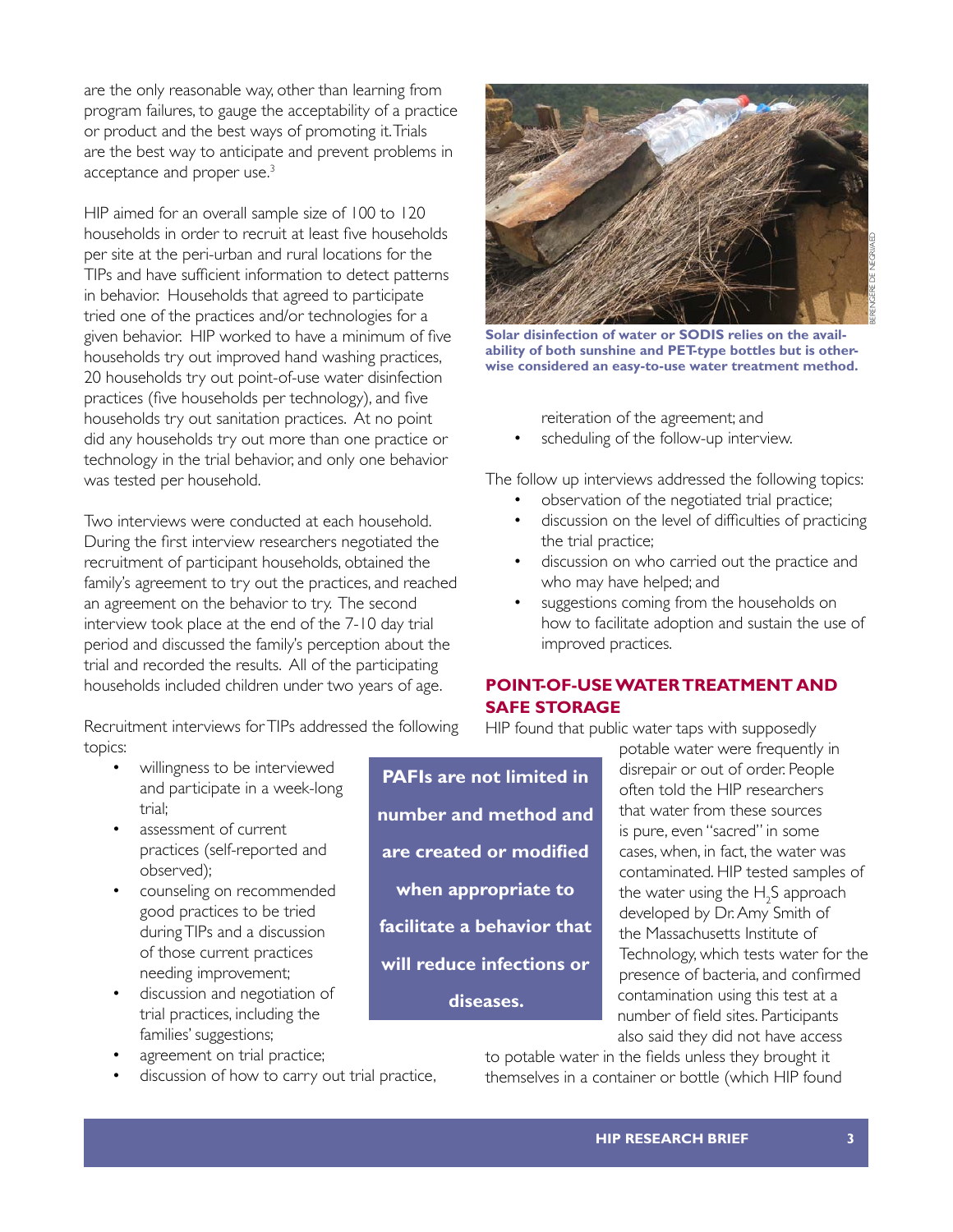that they rarely did), and often they did not have access to water for washing their hands after working on their crops in the field.

In light of these findings, TIPs researchers counseled participating households on the importance of pointof-use water disinfection and offered a variety of options for doing so. During the course of the research project, participants treating water by boiling were asked to do so for 10 minutes. Reporting on this was considered by the TIPs researchers to be somewhat subjective and difficult to monitor. Boiling water was the most commonly used method in households for treating water since it is part of the process of making ranonapango (a drink made by boiling water in a pot after burning leftover rice).

TIPs participants often cited time wasted boiling water and squandering fuel wood as obstacles to continuing this treatment practice on a regular basis. However, these obstacles may become moot because at the end of 2006, the World Health Organization stated that boiling is effective "as soon as the water begins to bubble." WHO also declared that the danger of bacterial and other infections is primarily due to poor handling of the instruments used to store and supply treated water. It now considers boiling to be an unreliable water treatment method.

Sur'Eau, a locally produced sodium hypochlorite (chlorine bleach) solution sold in shops and through community health workers in coordination with Population Services International, was a well known water treatment method among TIPs participants but considered by many to be expensive. (Researchers noticed that participants interviewed did not always measure the Sur'Eau correctly, often using a much larger quantity than needed, which would make the method more expensive than it need be.) Sur'Eau is widely available, even in rural communities, and a bottle that can treat hundreds of liters costs around US\$ 0.25 (in December 2006). Participants reported that Sur'Eau is easy to use, provides fresh water, and is available upon returning from working in the fields. Of all the water treatment options studied, Sur'Eau appeared to be the easiest method for participants to use. Community health centers and schools could benefit from this method since it is easy to use and can treat large quantities of water.

Participants also considered the solar disinfection (SODIS) method easy to use and a good option if there is enough sunshine (requires at least six hours of exposure when sunny and 48 hours when cloudy). However, SODIS uses plastic PET-type bottles, which participants viewed as an obstacle to adopting the practice since these bottles are hard to find, especially in rural areas. This issue would need to be addressed in order to effectively promote the use of SODIS. Finally, the Biosand filter is a method that should be promoted in peri-urban and rural areas in the Atsinanana region because the people found the method easy to use, and the technology is available locally.

## **SANITATION**

In terms of feces management, HIP found it is still common practice to relieve oneself outdoors. Though people reported to TIPs researchers that they believed the use and maintenance of latrines is necessary, the majority of people do not use them. When used,



**Mothers expressed a desire to change their habits to protect their children's health and were receptive to using plastic potties for young children.**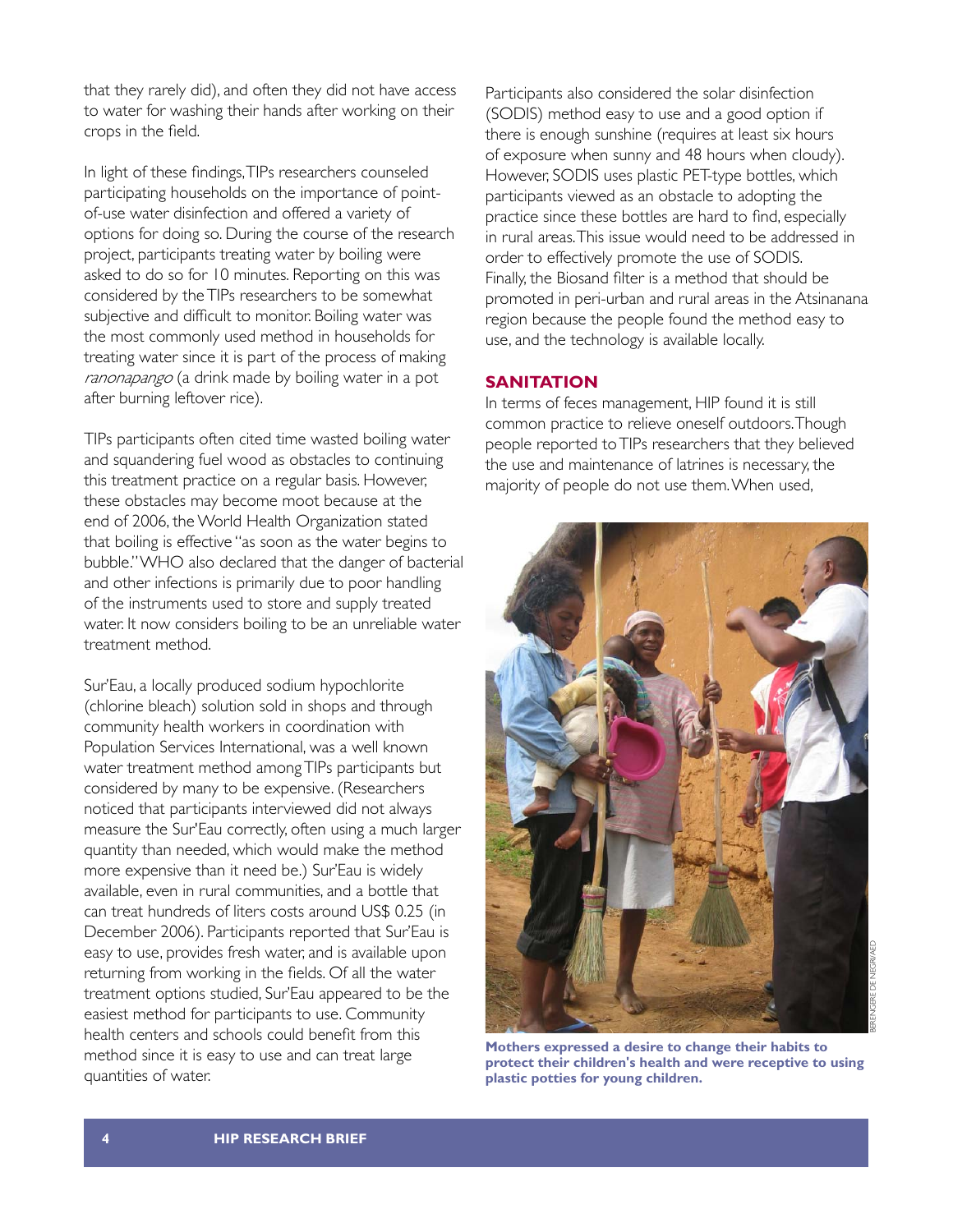

**TIPs participants were eager to adopt hand washing improvements, such as the creation of hand washing stations using tippy taps, which are often ingeniously constructed.** 

latrines were often poorly maintained and viewed as not "attractive." Participants in the TIPs were receptive to using plastic potties for young children, but the idea needs to be promoted so that families actually use them, and a supply of affordable potties made readily available. The mothers interviewed expressed a well articulated desire to change their habits in order to protect their children's health.

The PAFIs suggested by TIPs participants to improve sanitation practices changed from the initial action of latrine use to multiple actions including: have the members of the household use the latrine each time, and not only "sometimes"; improve the latrine with a roof, a door, or put a tippy tap for washing hands at the exit of the latrine; and clean the area next to the latrine and cover the hole of the latrine with a lid. TIPs participants applied local resources when they put the actions into practice. For example, to improve latrines, they used large leaves or dried grasses for roofing materials and jute or plastic rice sacks to create latrine

doors. Some families negotiated using ashes instead of soap for hand washing after using a latrine.

## **HAND WASHING**

Many of the participants in the TIPs research perceived hand washing with soap to be a necessary and important practice. However, based on observations during the household interviews, people often do not wash their hands with soap properly or do not wash them at all. The reasons given were lack of time, habit, and/or the availability of supplies, such as water, soap, and containers. Participants often cited two times when they wash their hands: before eating and after working. However, observations indicated that most fail to rub their hands together properly and often wash without soap. Ashes and sand were available in the Atsinanana region and were often used for washing cooking pots, dishes, and hands.

TIPs researchers introduced a number of PAFIs that targeted hand washing behavior. Setting up a tippy tap to use or save water for rinsing hands proved to be popular and often these devises were ingeniously constructed out of plastic bottles and other materials. Prior to the introduction of the PAFIs, hands were frequently dried on a dirty towel or on clothes. Here again, mothers expressed a willingness to change their behavior in the interest of their children's health. A PAFI suggested during the TIPs to improve this hygiene practice was to shake hands dry after washing. Since soap is considered expensive, the possibility of making soap locally to reduce the cost should be investigated, or the benefits of using ashes (and sand in Atsinanana) for hand washing should be promoted.

## **KEY FINDINGS**

- In general, the PAFIs were well accepted by the members of the households. However, not all were convinced, and sometimes behaviors were not routinely practiced during the trials. Some participants adopted the improved practice/new behaviors because they were supplied with the necessary materials during the TIPs, which underscores the need to consider the availability of the necessary hardware and materials to sustain new practices when planning program strategy.
- During the TIPs research, HIP noted that the application of the PAFIs became a family affair